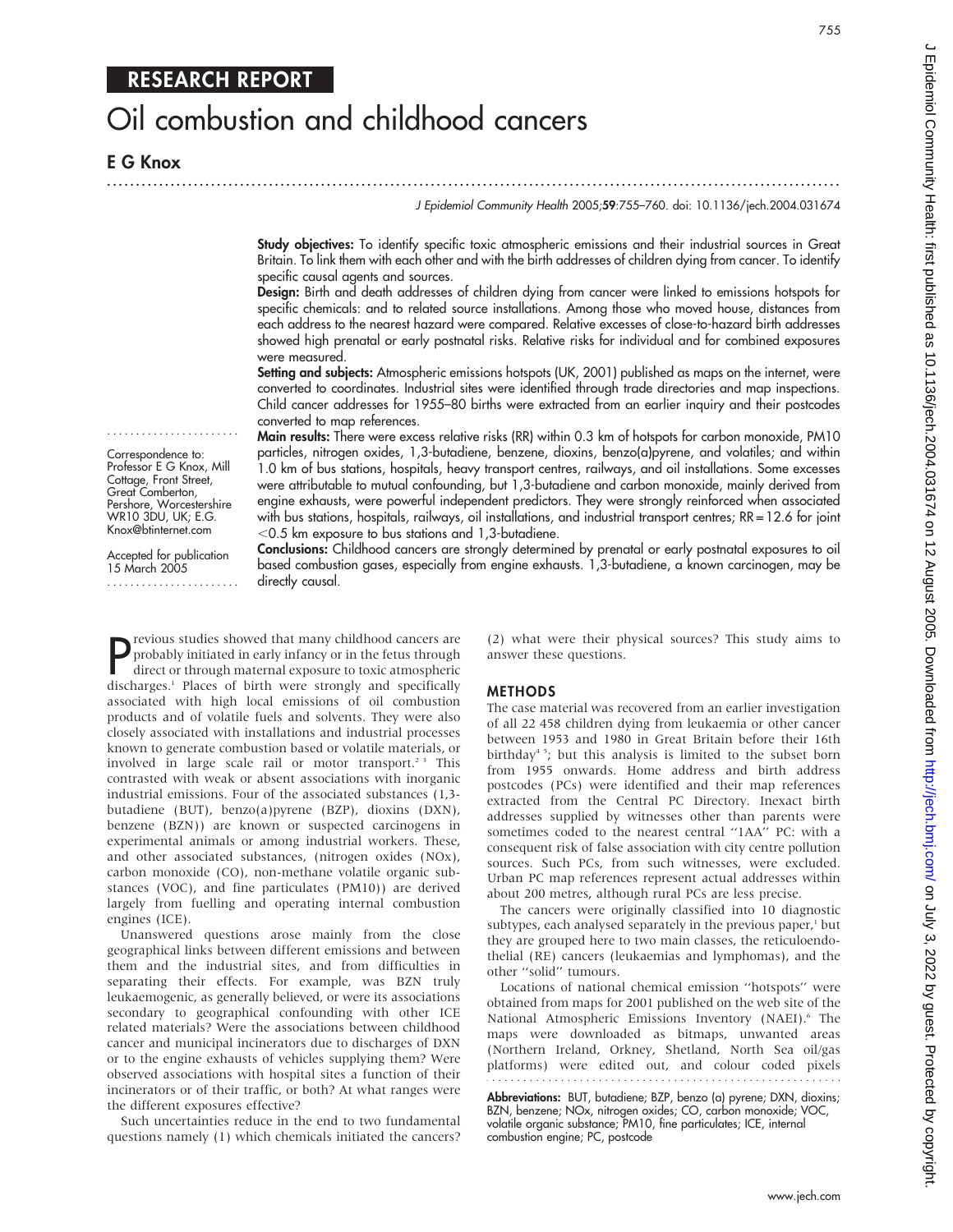representing the highest emissions were translated to grid coordinates, as described elsewhere.<sup>1</sup> The emission codes represent tonnes or kg or g/km<sup>2</sup>/year. The maps are resolved to a precision of 413 metres per pixel and hotspots based upon kilometre squares were typically represented as groups of four or nine red pixels. The linear distance between an address and the centre of the nearest ''hot'' pixel was adopted as the measure of exposure. The associated errors are within about  $+0.5$  km.

The limitation to post-1954 births ameliorated the effects of interim environmental changes, almost all of which were improvements. Some hotspots may have been lost but most of those still recorded in 2001 would have been present earlier. Their validity was confirmed by the results.<sup>1</sup> The use of distances and not values avoids artefacts arising from local quantitative improvements in the interval between the dates of the two datasets.

Data relating to industrial sites were obtained from several sources. Railways and motorways were digitised from maps using a digitising tablet.<sup>12</sup> Hospitals (except day hospitals and cottage hospitals) were identified through a web site directory of PCs of all NHS and private hospitals, subsequently translated to coordinates.<sup>7</sup> Incinerator locations were supplied by colleagues.<sup>3</sup> Bus and coach stations and termini were identified from national timetables and located directly on Ordnance Survey (OS) and A to Z street maps. Factories undertaking hazardous processes were identified through trade directories (see previous reports) and large hazards such as oil storage facilities, power stations, and airports were located directly on OS maps.<sup>2</sup> A new category of heavy transport foci was constructed from among these last groups. It comprised docks, harbours, ferries, breweries, brick lime cement and pottery works, steelworks and other smelters casters and forgers, bread and biscuit makers, car and aircraft factories, Ministry of Defence and nuclear establishments, rail yards and goods terminals, chemical manufacturers, cotton manufacturers, power stations: and others. For all these datasets except for the births and the deaths, secondary maps were constructed in the common format by placing them on an NAEI based outline map. This provided comparable resolution for all environmental hazards used in the subsequent multivariate analyses, and helped eliminate errors and duplicates.

Relative risks (RR) around emissions hotspots were estimated among children who moved house by comparing numbers of short range birth-to-hazard and death-to-hazard distances. The validity of this approach depends upon the premise of a short term migration equilibrium among the general child population: a premise validated and discussed previously.1 Against such a background, an excess of short range birth addresses represents a cancer associated selection. For very short distances the birth-death ratio is an adequate estimator of the RR, but estimates within wider boundaries were based upon near/far: birth/death odds ratios (OR). Short range birth excesses are associated with a high ratio of outward to inward migrations, relative to the hazard. Outward/inward comparisons restricted to children crossing a specific circum-hazard boundary exclude many less informative cases, and the outward/inward ratio supplies an efficient alternative RR estimator.

In addition to measuring and comparing the cancer predictive strengths and effective ranges of individual emissions and installations, simultaneous examinations of pairs of exposures were carried out. They were designed to dissect mutual confounding between exposures, to separate primary from secondary associations, and to detect mutual augmentations and synergisms. They supply the main new findings and conclusions of this report. The pair examination method is illustrated in an appendix.

## RESULTS

The 12 018 reliably located post-1954 records included 5849 non-migrants plus 6169 who moved at least 0.1 km between birth and death. Distributions of distances between migrant addresses and nearest hazards displayed several close range birth-death asymmetries. Disaggregation according to birthto-death migration distance then showed that the asymmetries were limited to the 5125 children who had moved .1.0 km. Emission related results for this group are shown in table 1 in descending order of their short distance  $(<$ 0.3 km) birth/death ratios. The list was headed by DXN, BUT, and CO. Within the available map resolution a distance of 0.3 km means that these addresses occupied the same "hot" pixel as the hazard itself, or an adjacent one. DXN, BUT, and BZP showed additional birth excesses at greater ranges.

Relative risks were next estimated among subsets of children whose two addresses were on opposite sides of declared circumferences drawn around the hazards. This procedure discards many non-informative cases and supplies more robust RR estimates. The first three distance classes of table 1 were consolidated and re-tested among those crossing a 1.0 km boundary, to give the RR estimates shown in the last column of the table.

Except for DXN emissions, which are generated by organic combustion in the presence of chlorine containing compounds, the emission types shown in table 1 are mainly or partly derived from fuelling and operating ICEs, so the effects of the individual materials are difficult to separate. Pairs of the seven ICE related emissions were examined simultaneously to distinguish independent cancer predictors from those whose associations depended upon their shared locations. Each emission type was examined at distances beyond the effective range of the paired hazard. This was set variously at 0.3 km, 0.5 km, and 1.0 km, with similar results, and table 2 gives results for 0.3 km. The separation technique is illustrated in the appendix.

Many out-of-effective range ORs gave little indication of independent prediction (VOC:BZN:BZP:NOx) but three (CO:BUT:PM10) displayed independent activity. The DXN pattern was irregular: probably because of smaller numbers. ORs were also calculated for migrants where both addresses were located together on one side or other side of a 1.0 km hazard boundary, and the greatest values again related to hazard pairs involving CO or BUT, and especially the combination of CO with BUT. This is probably because both are almost specifically derived from engine exhausts, whereas the other emissions have important alternative sources.<sup>8</sup>

Table 3 lists birth and death distance distributions for different combustion and volatile associated industrial activities. The final column gives consolidated results for migrants crossing a 1.0 km circumscribed boundary. These sites show broader proximity distributions than those in table 1, possibly reflecting the radial movements of vehicles operated by them, or high local concentrations of other vehicles. The most striking result is the extraordinary concentration of cancer births within 0.3 km of bus/coach stations;  $(OR = 12.5:CI = 7.7$  to 20.3). This was followed (at 0.3 km) by hospitals  $(OR = 2.6:2.0 \text{ to } 3.3)$  and heavy transport centres  $(OR = 1.6:1.1$  to 2.4). Railways showed only moderate relative excesses, perhaps because diesel did not fully displace steam until after 1960 but they display large numbers of close birth contacts. Incinerators, by contrast, were related to few nearby births or deaths.

Mutually augmenting relations between the emissions (table 1) and the installations (table 3) were displayed in combined two-hazard distance matrices, condensed to different critical boundaries. Table 4 gives results for 0.5 km and shows that double hazard proximities were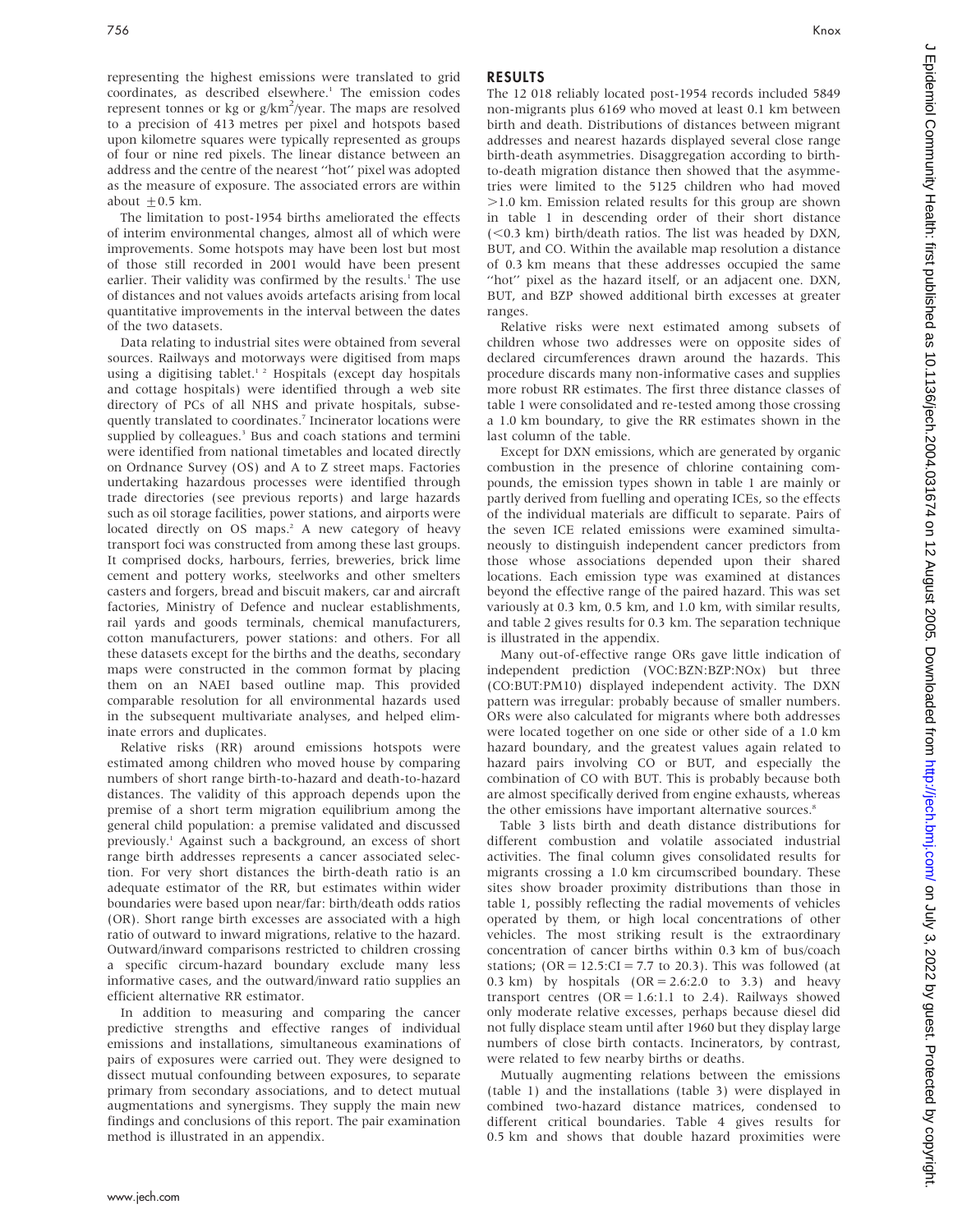| Distances (km)            | $-0.3$ | $-0.5$ | $-1.0$ | $-2.0$ | $-5.0$ | >5.0 | $0 - 1.0*$ | $(0.95 \text{ Cl})$ |
|---------------------------|--------|--------|--------|--------|--------|------|------------|---------------------|
| Dioxins (1078 map points) |        |        |        |        |        |      |            |                     |
| <b>Births</b>             | 123    | 83     | 182    | 436    | 1334   | 2967 | 360        |                     |
| Deaths                    | 38     | 33     | 118    | 383    | 1290   | 3263 | 161        |                     |
| $B/D$ ratio               | 3.24   | 2.52   | 1.54   | 1.14   | 1.03   | 0.91 | 2.24       | 1.85 to 2.70        |
| 1,3-butadiene (11944)     |        |        |        |        |        |      |            |                     |
| <b>Births</b>             | 1123   | 284    | 611    | 930    | 1058   | 1119 | 1258       |                     |
| Deaths                    | 477    | 230    | 604    | 1042   | 1486   | 1286 | 551        |                     |
| $B/D$ ratio               | 2.35   | 1.23   | 1.01   | 0.89   | 0.71   | 0.87 | 2.28       | 2.06 to 2.53        |
| Carbon monoxide (13371)   |        |        |        |        |        |      |            |                     |
| <b>Births</b>             | 1798   | 308    | 647    | 743    | 855    | 774  | 1433       |                     |
| Deaths                    | 853    | 286    | 763    | 1102   | 1201   | 920  | 582        |                     |
| $B/D$ ratio               | 2.11   | 1.08   | 0.85   | 0.67   | 0.71   | 0.84 | 2.46       | 2.23 to 2.72        |
| PM10 particles (39749)    |        |        |        |        |        |      |            |                     |
| <b>Births</b>             | 1976   | 434    | 847    | 948    | 732    | 188  | 1420       |                     |
| Deaths                    | 1113   | 493    | 1008   | 1295   | 1013   | 203  | 777        |                     |
| $B/D$ ratio               | 1.78   | 0.88   | 0.84   | 0.73   | 0.72   | 0.93 | 1.83       | 1.67 to 2.00        |
| Benzo(a)pyrene (13813)    |        |        |        |        |        |      |            |                     |
| <b>Births</b>             | 826    | 242    | 490    | 586    | 1500   | 1481 | 909        |                     |
| Deaths                    | 563    | 200    | 411    | 649    | 1522   | 1780 | 525        |                     |
| B/D ratio                 | 1.47   | 1.21   | 1.19   | 0.90   | 0.99   | 0.83 | 1.73       | 1.55 to 1.94        |
| Nitrogen oxides (53875)   |        |        |        |        |        |      |            |                     |
| <b>Births</b>             | 2809   | 426    | 682    | 454    | 416    | 338  | 1019       |                     |
| Deaths                    | 1936   | 506    | 982    | 786    | 553    | 362  | 526        |                     |
| $B/D$ ratio               | 1.45   | 0.84   | 0.69   | 0.58   | 0.75   | 0.93 | 1.94       | 1.74 to 2.16        |
| Non-methane-VOC (53279)   |        |        |        |        |        |      |            |                     |
| <b>Births</b>             | 3515   | 338    | 420    | 260    | 315    | 277  | 668        |                     |
| Deaths                    | 3023   | 451    | 572    | 353    | 420    | 306  | 441        |                     |
| $B/D$ ratio               | 1.16   | 0.75   | 0.73   | 0.74   | 0.75   | 0.91 | 1.51       | 1.34 to 1.71        |
| Benzene (59811)           |        |        |        |        |        |      |            |                     |
| <b>Births</b>             | 3672   | 330    | 365    | 244    | 293    | 221  | 626        |                     |
| Deaths                    | 3152   | 446    | 559    | 310    | 391    | 267  | 416        |                     |
| $B/D$ ratio               | 1.16   | 0.74   | 0.65   | 0.79   | 0.75   | 0.83 | 1.50       | 1.32 to 1.71        |

frequently more effective than their separated components. BUT and CO greatly increased the predictive power of installations with which they were associated, at the same time increasing their own effects. Individual toxicities and emission levels must vary within each class of hotspot, and powerful joint effects such as this presumably point to an especially powerful common source.

The DXN effects were again erratic and installation related risk enhancements were more strongly associated with ICE sources rather than incinerators. Technical improvements in waste incineration may have contributed to this. The cancer risk associations of hospitals may also now depend chiefly upon their motor traffic and not, as previously supposed, upon their incinerators.<sup>3</sup> Indeed, DXN may be less of a direct child hazard than is often supposed. Long term surveillance after the massive DXN contamination at Seveso recorded only small excesses of lymphohaemopoietic cancers in adults, and no excesses in children.<sup>9</sup>

The distribution analyses were repeated separately for the main tumour classes. As in earlier studies (where each individual tumour type was examined) they showed no differences.<sup>12</sup> Results were also obtained for children up to 60 months at death, over 60 months, and up to 18 months. As before there were no evident differences in their hazard proximity patterns.<sup>1</sup>

The public health consequences of these findings depend jointly upon birthplace RRs and upon the proportions of all children so exposed: (columns 2 and 1 of table 5). Proportions of attributable cases born within 1.0 km of a hazard  $((RR-1)/RR)$  are shown in column 3. Products of columns 3 and 1 give population attributable risks (column 4). The 0.5 km boundary gave lesser values.

### **DISCUSSION**

These results confirm the relative proximities of child cancer births to substance specific hotspots from oil based emissions, and to industrial sites known to discharge such materials.1–3 They identify the most powerful of the single and combined exposures and specify the distance distributions between hazards and births. They separate the direct effects of single and combined exposures from indirect statistical associations.

|                       | <b>Emission-X</b> |           |             |                          |                          |            |            |            |
|-----------------------|-------------------|-----------|-------------|--------------------------|--------------------------|------------|------------|------------|
| <b>Emission-Y</b>     | <b>BUT</b>        | <b>CO</b> | <b>PM10</b> | <b>NO<sub>x</sub></b>    | <b>BZP</b>               | <b>BZN</b> | <b>VOC</b> | <b>DXN</b> |
| <b>BUT</b>            |                   | 1.53      | 1.56        | 1.36                     | 2.95                     | 2.38       | 2.04       | 2.64       |
| CO                    | 2.15              |           | 1.90        | 1.38                     | 2.91                     | 2.38       | 2.55       | 2.61       |
| <b>PM10</b>           | 1.71              | 1.40      |             | 1.26                     | 2.28                     | 1.42       | 1.50       | 2.20       |
| <b>NO<sub>x</sub></b> | 1.59              | 1.29      | 1.39        | $\overline{\phantom{0}}$ | 1.90                     | 1.37       | 1.32       | 1.94       |
| <b>BZP</b>            | 1.40              | 1.28      | 0.99        | 1.08                     | $\overline{\phantom{0}}$ | 1.61       | 1.35       | 1.59       |
| <b>BZN</b>            | 1.30              | 1.17      | 1.20        | 1.06                     | 1.52                     |            | 1.21       | 1.55       |
| <b>VOC</b>            | 1.23              | 1.11      | 1.15        | 0.97                     | 1.45                     | 0.77       |            | 1.48       |
| <b>DXN</b>            | 2.20              | 1.20      | 2.24        | 0.69                     | 3.81                     | 0.68       | 0.87       |            |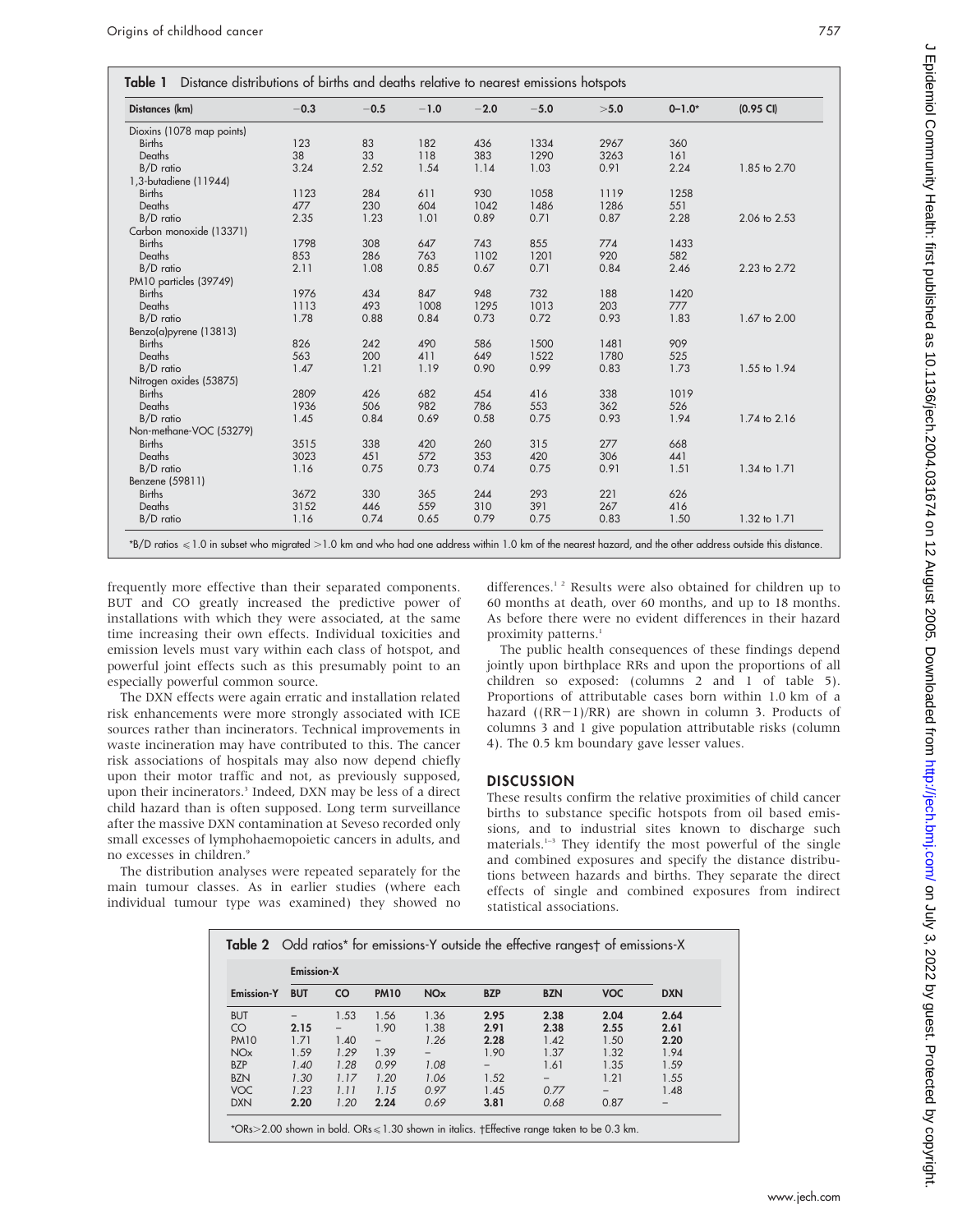| Distances (km)                                         | $-0.3$                   | $-0.5$         | $-1.0$       | $-2.0$ | $-5.0$ | >5.0 | $0.0 - 1.0*$ | $(0.95 \text{ Cl})$ |
|--------------------------------------------------------|--------------------------|----------------|--------------|--------|--------|------|--------------|---------------------|
| (a) Bus stations (444 map points)                      |                          |                |              |        |        |      |              |                     |
| <b>Births</b>                                          | 217                      | 129            | 378          | 651    | 1674   | 2076 | 666          |                     |
| Deaths                                                 | 18                       | 43             | 209          | 635    | 1805   | 2415 | 212          |                     |
| $B/D$ ratio                                            | 12.06                    | 3.00           | 1.81         | 1.03   | 0.93   | 0.86 | 3.14         | 2.69 to 3.68        |
| (b) Hospitals (1248)                                   |                          |                |              |        |        |      |              |                     |
| <b>Births</b>                                          | 212                      | 317            | 880          | 1331   | 1526   | 859  | 1149         |                     |
| Deaths                                                 | 85                       | 142            | 549          | 1311   | 1954   | 1084 | 516          |                     |
| $B/D$ ratio                                            | 2.49                     | 2.23           | 1.60         | 1.02   | 0.78   | 0.79 | 2.23         | 2.00 to 2.48        |
| (c) Heavy transport (1019)                             |                          |                |              |        |        |      |              |                     |
| <b>Births</b>                                          | 65                       | 114            | 471          | 1090   | 1812   | 1573 | 568          |                     |
| Deaths                                                 | 41                       | 77             | 266          | 837    | 2070   | 1834 | 302          |                     |
| $B/D$ ratio                                            | 1.59                     | 1.48           | 1.77         | 1.30   | 0.88   | 0.86 | 1.88         | 1.62 to 2.16        |
| (d) Industrial solvent use (486)                       |                          |                |              |        |        |      |              |                     |
| <b>Births</b>                                          | 64                       | 95             | 368          | 784    | 1465   | 2349 | 445          |                     |
| Deaths                                                 | 36                       | 66             | 221          | 652    | 1528   | 2622 | 241          |                     |
| B/D ratio                                              | 1.78                     | 1.44           | 1.67         | 1.20   | 0.96   | 0.90 | 1.85         | 1.58 to 2.17        |
| (e) Incinerators (70)                                  |                          |                |              |        |        |      |              |                     |
| <b>Births</b>                                          | $\overline{2}$           | $\overline{7}$ | 67           | 216    | 659    | 4174 | 74           |                     |
| Deaths                                                 | $\mathbf{O}$             | 10             | 34           | 169    | 678    | 4234 | 43           |                     |
| $B/D$ ratio                                            | $\overline{\phantom{a}}$ | 0.70           | 1.97         | 1.28   | 0.97   | 0.99 | 1.76         | 1.21 to 2.58        |
| (f) Railway lines                                      |                          |                |              |        |        |      |              |                     |
| <b>Births</b>                                          |                          |                |              | 979    | 638    | 282  | 1325         |                     |
|                                                        | 1275<br>928              | 810<br>639     | 1141         |        | 842    |      | 820          |                     |
| Deaths                                                 | 1.37                     |                | 1154<br>0.99 | 1216   | 0.76   | 346  |              |                     |
| B/D ratio                                              |                          | 1.27           |              | 0.81   |        | 0.82 | 1.62         | 1.48 to 1.77        |
| (g) Oil sources (storage/refinery<br>facilities) (221) |                          |                |              |        |        |      |              |                     |
| <b>Births</b>                                          | 19                       | 14             | 65           | 222    | 982    | 3823 | 93           |                     |
| Deaths                                                 | 5                        | 9              | 54           | 222    | 975    | 3860 | 63           |                     |
| $B/D$ ratio                                            | 3.80                     | 1.56           | 1.20         | 1.00   | 1.01   | 0.99 | 1.48         | 1.07 to 2.04        |
| (h) Motorway                                           |                          |                |              |        |        |      |              |                     |
| <b>Births</b>                                          | 167                      | 83             | 249          | 563    | 1504   | 2559 | 357          |                     |
| Deaths                                                 | 117                      | 122            | 296          | 558    | 1337   | 2695 | 393          |                     |
| $B/D$ ratio                                            | 1.43                     | 0.68           | 0.84         | 1.01   | 1.12   | 0.95 | 0.91         | 0.78 to 1.05        |
| (i) Combined bus stations,                             |                          |                |              |        |        |      |              |                     |
| hospitals, railways (a+b+f)                            |                          |                |              |        |        |      |              |                     |
| <b>Births</b>                                          | 1553                     | 885            | 1179         | 838    | 493    | 177  | 1295         |                     |
| Deaths                                                 | 1009                     | 738            | 1315         | 1178   | 646    | 239  | 740          |                     |
| $B/D$ ratio                                            | 1.54                     | 1.20           | 0.90         | 0.71   | 0.76   | 0.74 | 1.75         | 1.59 to 1.92        |
| (i) All ICE $(a+b+c+f+h)$                              |                          |                |              |        |        |      |              |                     |
| <b>Births</b>                                          | 1658                     | 943            | 1231         | 764    | 388    | 141  | 1193         |                     |
| Deaths                                                 | 1130                     | 832            | 1356         | 1120   | 501    | 186  | 679          |                     |
| B/D/ratio                                              | 1.47                     | 1.13           | 0.91         | 0.68   | 0.77   | 0.76 | 1.76         | 1.59 to 1.94        |

The task was hampered by the common physical sources of some ICE related emissions (especially CO, PM10, and BUT) and by non-exclusivity (for example, VOC includes BZN and BZP). However, three short range birth exposures (CO:DXN:BUT) emerged as strong independent cancer predictors. CO and BUT are almost uniquely derived from engine exhausts<sup>8</sup>; and the importance of this source was

confirmed by the mutually augmenting combinations with bus stations, hospitals, heavy transport centres, and railways. This points strongly towards ICE exhausts as an important initiating cause of childhood cancers, in contrast with the weaker associations of fuel evaporation sources, including benzene. Diesel exhausts are particularly incriminated.

| Table 4 Cancer associations with industrial sites (Y) and emission hotspots (X). Odds<br>ratios* inside/outside 0.5 km <sup>+</sup> of both hazards |         |       |            |             |                       |            |            |            |                          |
|-----------------------------------------------------------------------------------------------------------------------------------------------------|---------|-------|------------|-------------|-----------------------|------------|------------|------------|--------------------------|
|                                                                                                                                                     |         | X     |            |             |                       |            |            |            |                          |
| Y                                                                                                                                                   | Overall | CO    | <b>BUT</b> | <b>PM10</b> | <b>NO<sub>x</sub></b> | <b>BZN</b> | <b>BZP</b> | <b>VOC</b> | <b>DXN</b>               |
| <b>Bus stations</b>                                                                                                                                 | 6.01    | 12.42 | 12.58      | 10.36       | 9.75                  | 8.68       | 4.43       | 8.36       | 13.65                    |
| Hospitals                                                                                                                                           | 2.48    | 5.27  | 5.31       | 4.47        | 4.41                  | 3.39       | 3.38       | 3.26       | 5.10                     |
| Oil sources                                                                                                                                         | 2.37    |       | 4.78       | 6.23        | 5.28                  | 3.81       | 2.16       | 1.90       | $\overline{\phantom{0}}$ |
| Solvents                                                                                                                                            | 1.59    | 2.71  | 2.85       | 2.29        | 2.30                  | 2.29       | 1.85       | 2.06       | 1.59                     |
| Railways                                                                                                                                            | 1.56    | 3.29  | 3.41       | 2.84        | 2.49                  | 1.98       | 2.31       | 1.92       | 3.22                     |
| Transport                                                                                                                                           | 1.55    | 2.40  | 2.60       | 2.26        | 2.48                  | 2.29       | 1.77       | 2.02       | 4.90                     |
| Incinerators                                                                                                                                        | 1.74    | 2.52  | 2.57       | 2.73        | 2.51                  | 2.21       | 1.63       | 2.24       | 2.88                     |
| HosBusRail                                                                                                                                          | 1.76    | 3.54  | 3.70       | 3.05        | 2.65                  | 2.12       | 2.57       | 2.06       | 3.65                     |
| All ICE                                                                                                                                             | 1.66    | 3.24  | 3.24       | 2.80        | 2.46                  | 2.01       | 2.46       | 1.95       | 3.59                     |
| Overall                                                                                                                                             |         | 2.44  | 2.37       | 1.94        | 1.88                  | 1.54       | 1.50       | 1.44       | 2.14                     |

\*These ratios serve as estimates of relative risk (RR) within combined proximity classes. The proportion of exposure attributable cases within each class is  $(RR-1)/RR$ . Thus, for cases born within 1.0 km of both a bus station and a BUT hotspot, 92.1% (11.58/12.58) can be attributed to the joint exposure. (Also see appendix). ORs>3.0 are shown in bold. Composite variables are shown separately at the foot of the primary lists. †Because of small numbers, incinerator and DXN ORs are based upon 1.0 km. Other ORs based on small numbers are omitted.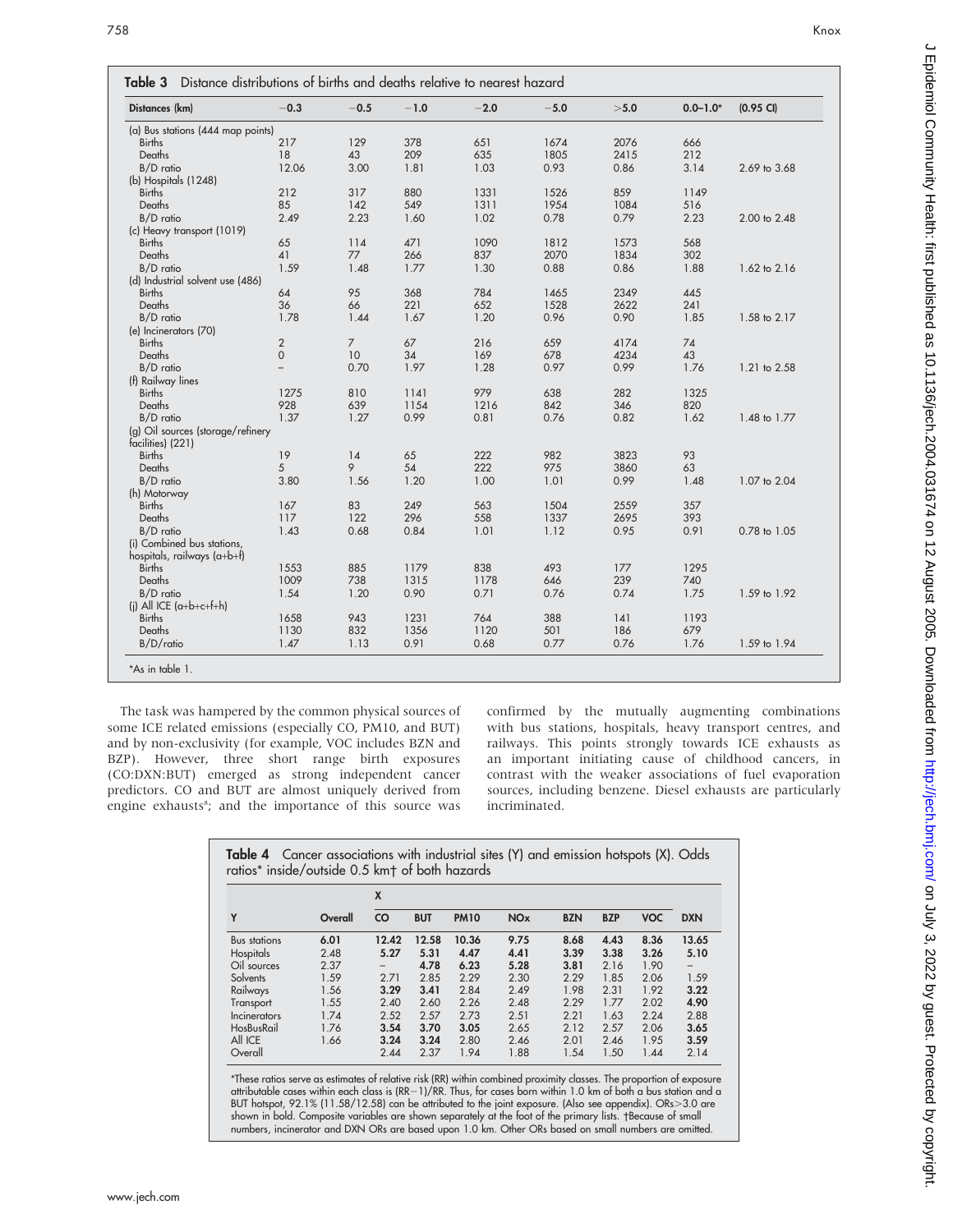| Hazard              | Proportion all births | <b>Migrant RR</b> | <b>Attributable</b><br>proportions† | Attributable population<br>risk per cent |
|---------------------|-----------------------|-------------------|-------------------------------------|------------------------------------------|
| <b>Bus stations</b> | 9.85                  | 3.14              | 68.15                               | 6.71                                     |
| Hospitals           | 21.38                 | 2.23              | 55.16                               | 11.79                                    |
| Railways            | 58.35                 | 1.80              | 44.44                               | 25.93                                    |
| HosBusRail          | 65.72                 | 1.75              | 42.86                               | 28.16                                    |
| <b>ICE</b>          | 70.09                 | 1.76              | 43.18                               | 30.27                                    |
| <b>CO</b>           | 45.21                 | 2.46              | 59.35                               | 26.83                                    |
| <b>BUT</b>          | 32.55                 | 2.28              | 56.14                               | 18.27                                    |
| <b>PM10</b>         | 58.35                 | 1.83              | 45.36                               | 26.46                                    |
| <b>NOx</b>          | 71.38                 | 1.94              | 48.45                               | 34.59                                    |
| <b>BZN</b>          | 83.33                 | 1.50              | 33.33                               | 27.78                                    |
| <b>BZP</b>          | 26.89                 | 1.73              | 42.20                               | 11.35                                    |
| <b>VOC</b>          | 81.43                 | 1.51              | 33.78                               | 27.50                                    |

The main ill effects of ICE related emissions occurred within a nominal 0.3 km of their hotspots, suggesting a rapidly dispersing ground level source. A single responsible component cannot finally be identified but CO is not generally regarded as a carcinogen while 1,3-butadiene combines the statistical and biological properties of a direct agent. Combined with sub-0.5 km exposures to bus/coach stations, it generated a 12-fold increased risk.

Calculations of population attributable risks remain uncertain because of mutual confounding between emission types, incomplete source data, and the limited geographical resolution of the emissions hotspots. They returned values of 7% to 30% for industrial installations and 11% to 35% for emissions hotspots. These values show the general importance of their role but they cannot legitimately be combined to provide a composite assessment. A more exact treatment must await assembly of a fuller and more detailed inventory of specific sources.

A literature search returned no other migration based studies of contrasting toxic birth exposures. Migration studies of the population mixing infective hypothesis of leukaemia have not generally considered chemical exposures.<sup>10</sup> However, several case-control studies based on cancer onset locations have been reported. One, from Denver USA, estimated benzene exposures from high volume roads within 750 feet of child cancer addresses and it yielded significant RRs for all cancers (5.9) and for leukaemias  $(8.3)$ .<sup>11</sup> A similar diffusion model, used in Italy, yielded a significant leukaemia RR of 3.91.<sup>12</sup> A Swedish study based upon NOx concentrations gave a significant child cancer RR of 3.8.13 Other casecontrol reports based on smaller numbers have led to "suggestive but inconclusive" results; $14/15$  and yet others to "no evidence of" conclusions.<sup>16 17</sup> A recent French study of leukaemias examined both current and previous addresses and found a significant excess of dwellings adjacent to petrol and vehicle repair garages.<sup>18</sup>

# Key points

Childhood cancer birthplaces are closely associated with atmospheric emissions from oil based combustion processes and volatiles; and with installations that generate these emissions such as bus/coach terminals, hospitals, motorways, railways, and foci of heavy road transport. There is a specific association with engine exhausts, especially diesel exhausts, and the chief carcinogenic agent is probably 1,3 butadiene.

# Policy implications

Atmospheric standards for 1.3-butadiene in workplaces, currently set at 1 ppb were not designed to prevent childhood cancers. Although they protect the working environments of pregnant women, they were not based upon estimated risks to unborn children, and may not be adequate even there. In any case, most emissions related cancer initiations probably arise from intermittent local exposures external to the working environment, mainly from industrial effluents and from vehicle engine exhausts. Substances other than 1,3 butadiene may also be involved. Controls should be directed now towards sources and outputs rather than upon ambient measurements.

One large scale case-control study in California related the birth addresses of 4369 under 5 year cancers, to traffic exposure estimates similar to those used in the Denver study; but it reached a negative conclusion.<sup>19</sup> The contradictions between the California findings, and those of this study and of the Denver studies could reflect combinations of recent catalyst use, different proportions of petrol and diesel traffic, different starting/stopping frequencies,<sup>8</sup> or different hazard distance distributions. Another Californian study showed that fine particulates and CO were concentrated within 300 metres of major highways, beyond which a combination of dispersion and particle coagulation reduced concentrations to the background level.<sup>20</sup>

The main public health implication from these findings is a requirement for improved control of ICE effluents, especially for diesel burning transport including buses, lorries, and locomotives; and for more detailed and frequent monitoring of 1,3-butadiene in particular. The dominant approach to control has been to specify maximum ambient air concentrations in work situations<sup>21</sup>; but this is clearly not sufficient in the context of fetus/child exposure. Control and monitoring measures must be directed towards the sources.

#### ACKNOWLEDGEMENTS

The cancer data were assembled by the late Professor A M Stewart. Funding: the postcoding of the cancer records was supported by the Medical Research Council and by the Three Mile Island Public Health Fund (USA).

Conflicts of interest: none.

The author is Emeritus Professor, University of Birmingham, UK.